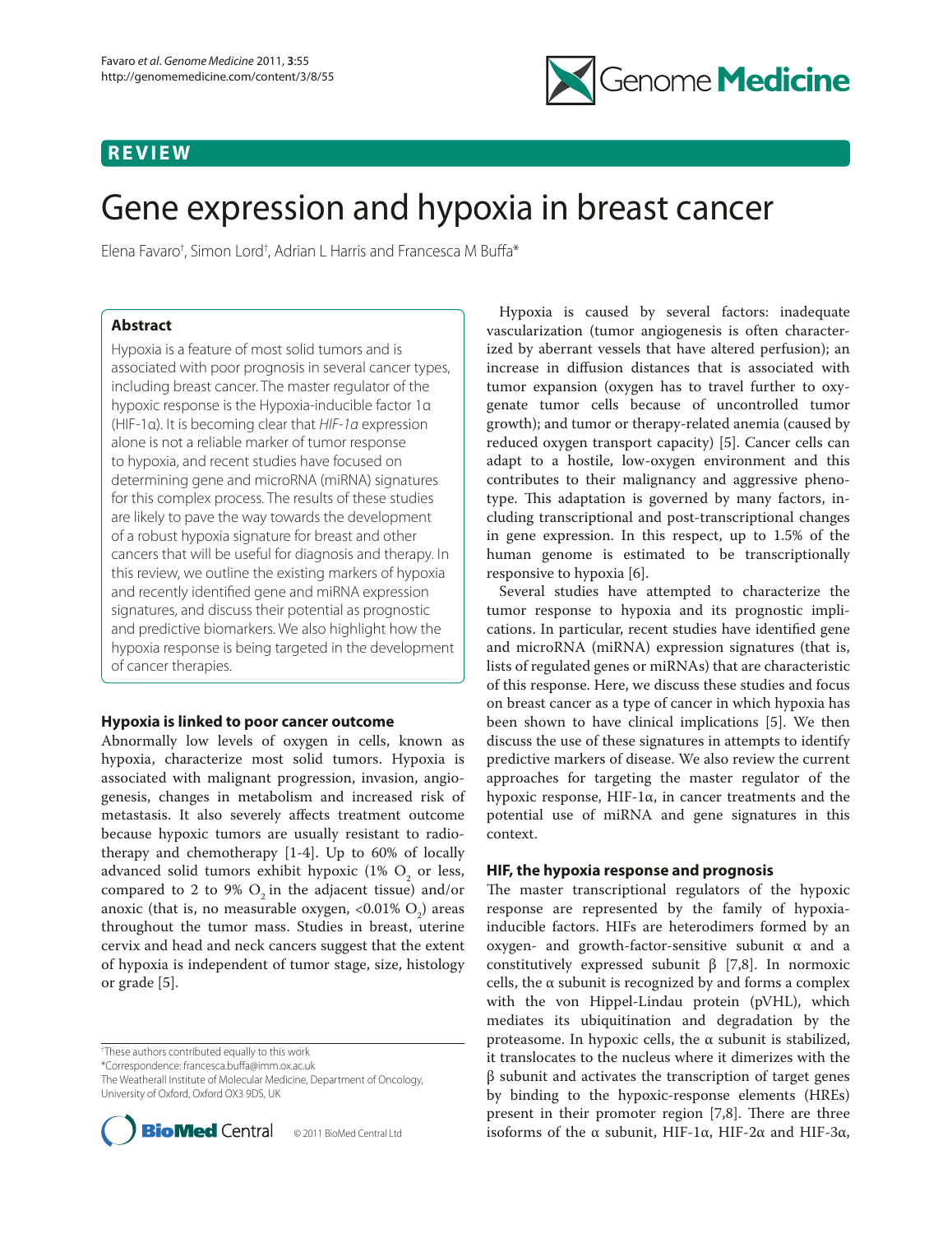and one β subunit, HIF-1β. HIF-1α is the isoform most ubiquitously expressed in cells, whereas HIF-2 $\alpha$  and HIF-3α are expressed in a tissue-specific manner. HIF-2α is found mainly in endothelium, liver, lung and kidney, where it acts like HIF-1 $\alpha$  on target genes. HIF-3 $\alpha$  is highly expressed in thymus, cerebellum and cornea, where it acts in a dominant-negative fashion to inhibit HIF-1 $\alpha$  and HIF-2 $\alpha$  (for a review, see [9]).

HIF-1 regulates key aspects of cancer biology, including cell proliferation and survival - for example, through regulation of Cyclin-dependent kinase inhibitor 1A (CDKN1A) and B-cell lymphoma 2 (Bcl2)/adenovirus E1B 19 kDa protein-interacting protein 3 (BNIP3); metabolism - for example, through Glucose transporter1 (GLUT1), GLUT3, Lactate dehydrogenase A (LDHA) and Pyruvate dehydrogenase kinase 1 (PDK1); pH regulation, through Carbonic anhydrase 9 (CAIX); invasion and metastasis, through C-X-C chemokine receptor type 4 (CXCR4) and Mesenchymal-epithelial transition factor (c-MET); angiogenesis, through Vascular endothelial growth factor A (VEGF-A); and stem cell maintenance, through Octamer-binding transcription factor 4 (OCT4) (Figure 1) [10]. In particular, GLUT1 and GLUT3 are transporters that are involved in the uptake of glucose, the main source of ATP generation through glycolysis in tumor cells. HIF-1 can induce many of the enzymes in this metabolic pathway, which culminates with the conversion of pyruvate into lactate by LDHA [11]. CAIX is a carbonic anhydrase located on the plasma membrane that hydrates  $CO_2$  to form H<sup>+</sup> and  $HCO_3$  extracellularly [12]. The secretion of VEGF by hypoxic cells stimulates endothelial cell proliferation and leads to the formation of new vessels from pre-existing ones (that is, angiogenesis), to provide additional perfusion [13].

Tumor type has an important bearing on hypoxia response; in breast cancer, evidence suggests that the expression of *HIF‑1α* and its targets are key determinants of prognosis. High *HIF‑1α* expression has been associated with poorer prognosis in several studies (Table 1) and a recent meta-analysis confirmed this [3]. *CAIX* upregulation has also been associated with aggressive features and poor overall and relapse-free survival [14-16]. High expression of the HIF-1α target gene *VEGF* has also been associated with poor prognosis [17-19]. *GLUT1* upregulation has been associated with increased risk of recurrence, higher-grade tumors and proliferation [20], and the expression of this gene is associated with perinecrotic (in close proximity to the necrotic core) *HIF‑1α* expression [21]. Increased expression of *Lactate dehydrogenase-5* (*LDH‑5*) has been associated with poor prognosis in endometrial, colorectal, head and neck and non-smallcell lung cancer [22-26], and the expression of this gene in breast cancer has been linked to *HIF‑1α* expression [27]. Interestingly, Rademakers *et al.* [28] described a strictly cytoplasmic expression pattern for *LDH‑5* in head and neck carcinomas, which showed a strong correlation with hypoxia. On the other hand, Koukourakis and colleagues [22-27] have repeatedly described a mixed cytoplasmic and nuclear expression pattern for *LDH‑5* in different types of tumor, including head and neck cancer. Nuclear *LDH‑5* reactivity was linked with high *HIF‑1α* expression, poorer survival and more aggressive tumors [23,24], but its biological significance is still unknown.

Other hypoxia signaling pathways have also been identified; examples are pathways activated by the mammalian target of rapamycin (mTOR) kinase and independent signals regulated by the unfolded protein response (UPR) in the adaptive response to low  $O_2$  conditions. In particular, mTOR is a sensor of metabolic signals that can influence cell survival and growth through changes in several signaling pathways that are involved in protein synthesis, autophagy, apoptosis and metabolism [29]. Intriguingly, mTOR and HIF1 are reciprocally regulated, meaning that the deriving signaling pathways cannot be considered totally independent. Specifically, HIF1-α can inhibit mTOR through its targets Regulated in development and DNA damage responses 1 (REDD1) and BNIP3 [30,31], whereas mTOR inhibition can result in increased *HIF1-α* translation, resulting in a regulatory loop [32]. Hypoxia, as a negative regulator of mTOR signaling, could potentially act as a suppressor of tumor growth, but recent evidence suggests that this response to hypoxia is less pronounced in tumor cells than in normal cells, especially when the hypoxia is moderate  $(1\% \text{ O}_2)$ . Conversely, in the presence of more severe  $(\leq 0.1\% \text{ O}_2)$  or prolonged hypoxia, protein synthesis and proliferation are inhibited in most cells as a possible way to preserve energy [29].

### **Hypoxia and treatment resistance**

Although there is still a paucity of good-sized clinical studies and there have been discrepancies between findings, a tendency of hypoxic tumor cells to be drugand radio-resistant has been identified [33]. Mechanisms of resistance include lack of oxidation of DNA free radicals by  $O_2$  (giving rise to resistance to ionizing radiation and antibiotics that induce DNA breaks), cell cycle arrest (giving rise to drug resistance), compromised drug exposure because distance from vasculature is increased (causing drug resistance) and extracellular acidification (also leading to drug resistance) (reviewed in [34]). HIF-1 $\alpha$  activation has also been associated with resistance to endocrine therapy and chemotherapy [35].

In a study involving 187 breast cancer patients treated with either neoadjuvant epirubicin chemotherapy or combined epirubicin and tamoxifen, both HIF-1 $\alpha$  and its target CAIX were associated with treatment resistance [36]. A further study of 114 breast cancers, which were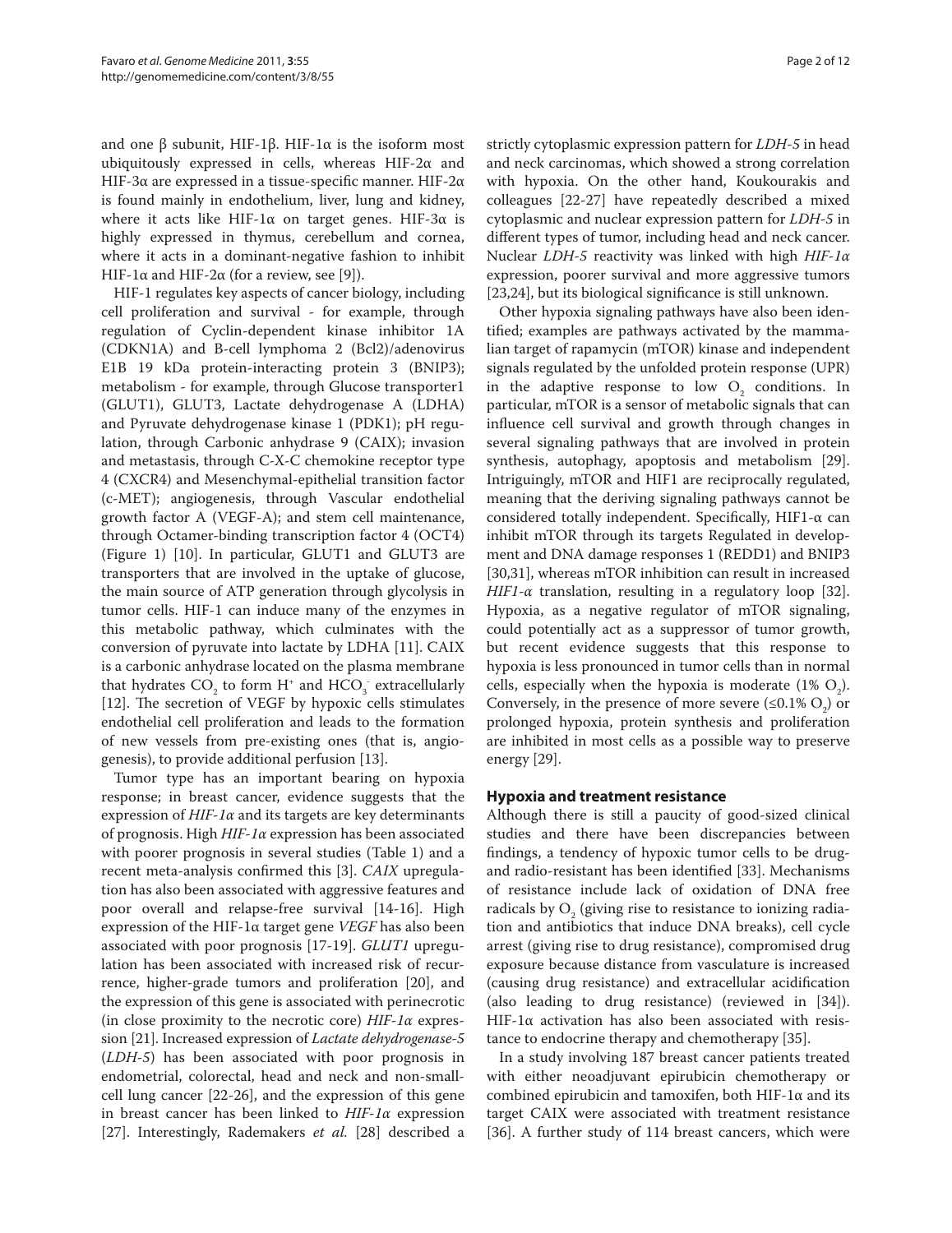

treated preoperatively with aromatase inhibitor, showed that HIF-1α expression was an independent factor that was associated with treatment resistance [37]. This concurs with earlier evidence that tumors with low CAIX expression benefit from adjuvant endocrine or chemotherapy treatment [38]. In a study of 45 malignant astrocytomas, elevated CAIX was associated with poor response to combined treatment with bevacizumab and irinotecan [39]. Elevated serum CAIX has been associated with reduced progression-free survival in metastatic breast cancer patients treated with trastuzumab [40].

*factor α*; *TIE-2*, *Tie-like receptor tyrosine kinase 2*; Ub, Ubiquitin; *UPAR*, *Urokinase plasminogen activator receptor*.

The HIF target GLUT1 exerts a cytoprotective effect by allowing increased glucose transport into hypoxic cancer cells, and its overexpression is common in breast cancer [41]. *In vitro* studies with antibodies that block GLUT1 function, in conjunction with cytotoxic agents commonly used in breast cancer treatment, abolish proliferation in cancer cell lines, indicating a role for GLUT1 in treatment resistance [42]. The HIF target gene *VEGF* has been associated with resistance to both hormonal and chemotherapies for breast cancer  $[43]$ . There is a lack of general agreement on the effect of antiangiogenic therapy on tumor perfusion and hypoxia (reviewed in [44]), but some evidence suggests that antiangiogenic agents might reduce tumor oxygenation, inducing the activation of HIF-1 and its downstream targets and subsequently leading to tumor escape [45,46].

These studies highlight the importance of assessing hypoxia. Although several studies have been performed on single genes, we could identify only one study that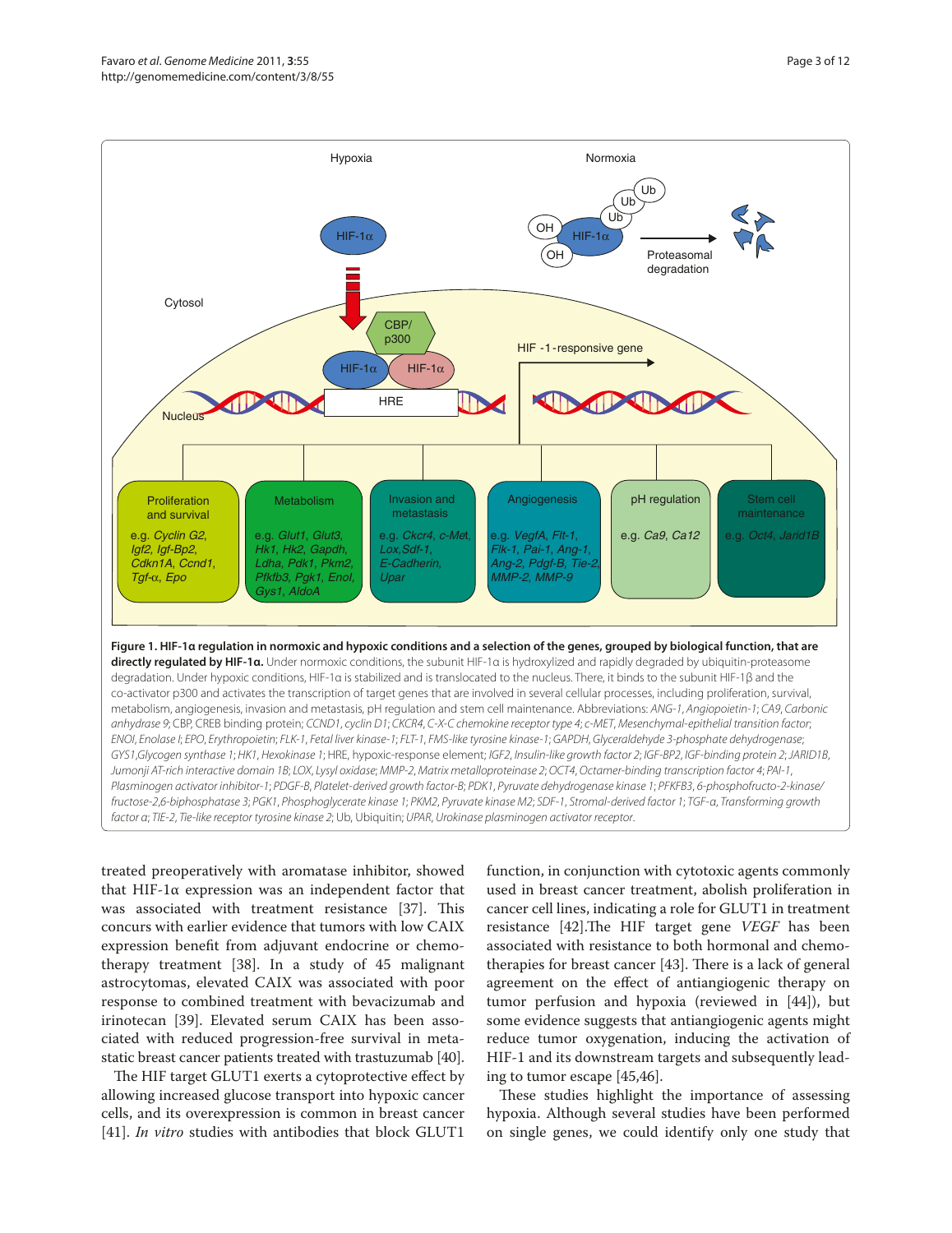| Group                  | Tumor type              | Number<br>of cases | Overall outcome                                                                                         | Association of marker on<br>multivariate analysis                                        |
|------------------------|-------------------------|--------------------|---------------------------------------------------------------------------------------------------------|------------------------------------------------------------------------------------------|
| Schindl et al. [90]    | $LN +$ early $BC$       | 206                | Unfavorable prognosis for HIF-1a. HIF-2a not assessed                                                   | DFS HR = $1.4; P = 0.001$                                                                |
| Trastour et al. [91]   | Early BC                | 132                | Unfavorable prognosis for HIF-1a. HIF-2a not assessed                                                   | DFS HR = $4.2: P < 0.001$                                                                |
| Bos et al. [92]        | Stage 1-2 early BC      | 150                | Trend toward unfavorable prognosis for HIF-1a<br>(significant for LN- patients).<br>HIF-2a not assessed | OS HR = $2.16; P = 0.12$<br>DFS HR = $1.67; P = 0.12$                                    |
| Generali et al. [36]   | $T_{2A}N_{0A}$ early BC | 187                | Unfavorable prognosis for CAIX. Treatment response for<br>HIF-1a. HIF-2a not assessed                   | DFS (CAIX) $HR = NR; P = 0.02$<br>Clinical response to treatment<br>$(HIF-1a): P < 0.05$ |
| Gruber et al. [93]     | $LN$ + early $BC$       | 77                 | Trend toward unfavorable prognosis for HIF-1a.<br>HIF-2a not assessed                                   | OS HR = $2.66: P = 0.09$<br>DFS HR = $1.68: P = 0.30$                                    |
| Yamamoto et al. [94]   | Early BC                | 171                | Unfavorable prognosis for HIF-1a. HIF-2a not assessed                                                   | OS HR = $2.15; P = 0.02$<br>DFS HR = $1.59; P = 0.02$                                    |
| Jubb et al. [3]        | Meta-analysis           | 923                | Trend toward unfavorable prognosis for HIF-1a.<br>HIF-2a not assessed                                   | $OS HR = 1.80$<br>(95% CI 1.32 to 2.47)                                                  |
| Schoppmann et al. [95] | $LN+$ early $BC$        | 119                | Unfavorable prognosis for HIF-1a                                                                        | OS HR = NR; $P = 0.03$<br>DFS HR = NR; $P = 0.04$                                        |
| Vleugel et al. [21]    | Early BC                | 166                | Unfavorable prognosis for HIF-1a                                                                        | DFS HR = $2.23: P = 0.01$                                                                |
| Dales et al. [96]      | Early BC                | 745                | Unfavorable prognosis for HIF-1a                                                                        | OS HR = NR; $P = 0.030$<br>DFS HR = NR; $P = 0.158$                                      |
| Helczynska et al. [97] | Early BC                | 512                | Unfavorable prognosis for HIF-2a.<br>No significant association for HIF-1a                              | BCSS (HIF-2a) HR = 2.3; $P = 0.003$<br>DFS (HIF-2a) HR = 1.6; $P = 0.03$                 |

**Table 1. Prognostic studies in breast cancer looking at** *HIF‑1α* **and** *HIF‑2α* **overexpression detected via immunohistochemistry**

BC, breast cancer; BCSS, breast cancer-specific survival; CI, confidence interval; LN+, lymph node positive; LN-, lymph node negative; DFS, disease free survival; HR, hazard ratio; NR, not reported; OS, overall survival.

looked at the role of a hypoxia gene-expression signature in treatment response [47]. This highlights the need for more comprehensive studies to investigate the expression of multiple hypoxia markers and of gene and miRNA signatures before and after treatment. Careful pharmacokinetic and pharmacodynamic analyses are also needed to derive markers of treatment efficacy or resistance. The finding of such research could not only allow the selection of patients who would benefit most from treatments, but could also avoid the use of specific treatments in cases where they might be detrimental [45].

# **Targeting hypoxia in cancer treatment**

Given the role of HIF-1 in resistance to cancer treatments, the inhibition of this protein is an attractive therapeutic approach (Table 2). *In vitro* data suggest that small molecule inhibitors of HIF-1 $\alpha$  in combination with adenovirus-delivered gene therapy might reverse the hypoxic chemo-resistance of cancer cells [48]. Concerted attempts have thus been made to identify HIF-1 inhibitors using high-throughput screens. A better understanding of the HIF activation pathway could inform the choice of therapy, the individualization of treatments and the development of novel agents. Several of the cancer treatments already licensed for use, including the Topoisomerase 1 inhibitor topotecan, have been shown to inhibit

HIF-1 $\alpha$  protein accumulation in cell lines and xenograft studies [49,50]. It may be that, in the clinical setting, such agents will have synergy with drugs such as bevacizumab, which is thought to cause treatment-induced hypoxia and subsequent HIF-1 $\alpha$  activation that lead to drug resistance [46].

Several novel compounds are under investigation. Bortezomib is a proteasome inhibitor already approved for the treatment of hematological malignancies. A pharmacodynamic study in a metastatic colorectal cancer phase II trial observed downregulation of CAIX in response to bortezomib, suggesting a disrupted hypoxia response to this compound [51]. Another novel compound, PX-478, inhibits *HIF-1α* transcription and HIF-1α protein levels in a p53- and pVHL-independent manner [52]. YC-1, a synthetic compound, has been widely used in the laboratory setting to investigate the physiological and pathological role of HIF. In cancer cell lines, YC-1 inhibits HIF through factor inhibiting HIF (FIH)-dependent inactivation of the carboxy-terminal transactivation domain (CAD) of HIF-1 $\alpha$  [53].

A high-throughput cell-based screen has shown that another compound, DJ12, inhibits HIF-inducible transcription [54]. Another approach demonstrated that ascorbate increases the activity of prolyl hydroxylase enzymes, leading to HIF downregulation, in cells treated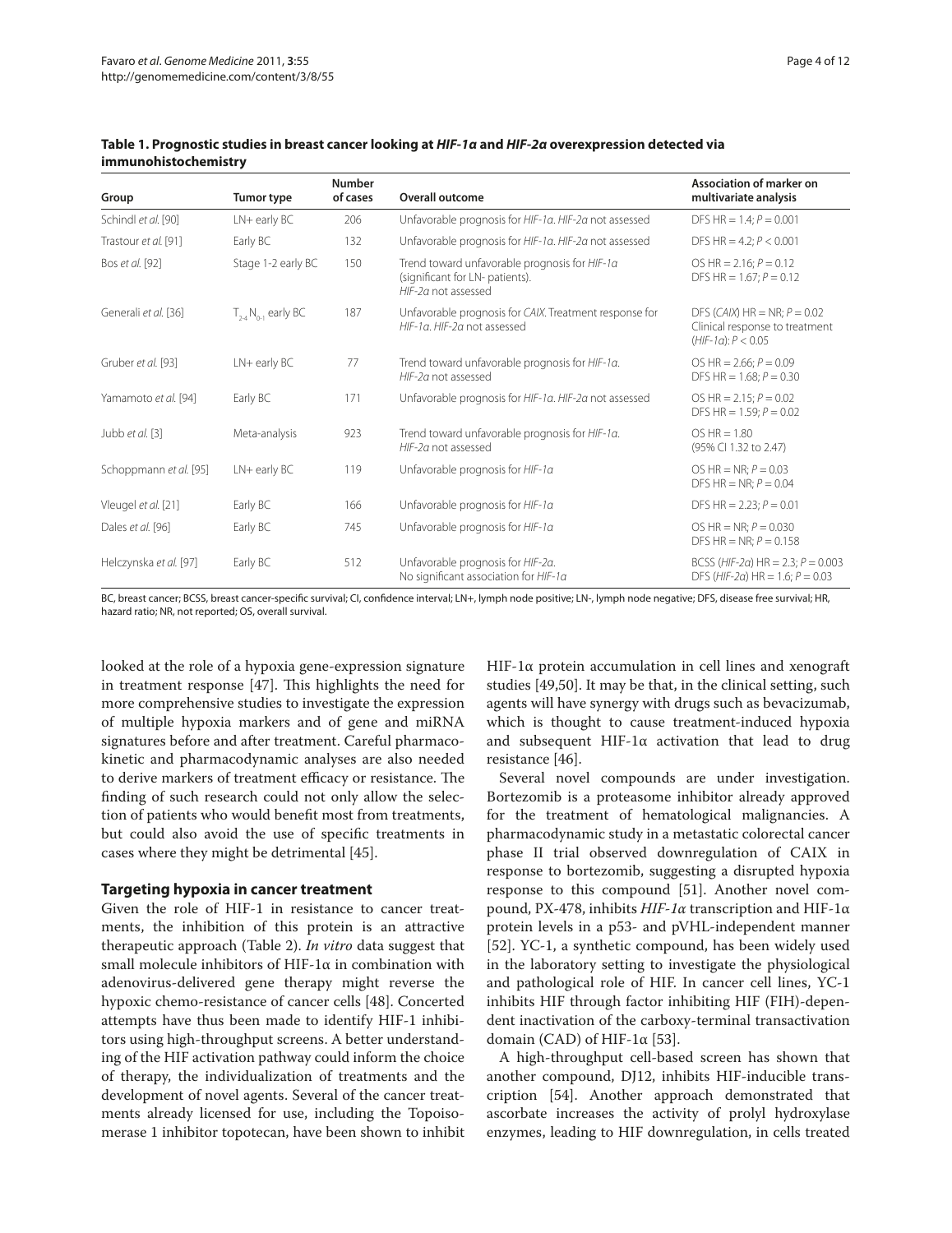| Name                            | Class of drug                                         | <b>Mechanism of action</b>                                                                                                               | Current status as a cancer therapy                                                                                                                                                                                             |
|---------------------------------|-------------------------------------------------------|------------------------------------------------------------------------------------------------------------------------------------------|--------------------------------------------------------------------------------------------------------------------------------------------------------------------------------------------------------------------------------|
| Digoxin                         | Cardiac glycoside                                     | Inhibits HIF-1-dependent gene transcription<br>but precise mechanism unclear                                                             | Under evaluation in early phase trials in lung and<br>prostate cancer (www.clinicaltrials.gov)                                                                                                                                 |
| AFP464                          | Aminoflavine prodrug<br>(DNA-damaging agent)          | Inhibition of HIF-1a mRNA expression but<br>precise mechanism unclear                                                                    | Early evidence of clinical activity in heavily pre-treated<br>advanced solid tumors in phase 1 trials [98]                                                                                                                     |
| Topotecan and<br>EZN-2208       | Topoisomerase-1<br>inhibitors and cytotoxic<br>agents | Inhibition of HIF-1a-mediated protein<br>translation by a Top1-dependent but<br>DNA damage-independent mechanism                         | Topotecan licensed for treatment of advanced lung,<br>cervical and ovarian cancer.<br>EZN-2208 undergoing evaluation in phase 2 trials for<br>treatment of metastatic breast and colorectal cancer<br>(www.clinicaltrials.gov) |
| Doxorubicin and<br>daunorubicin | Anthracyclines                                        | Inhibits binding of HIF-1a to the HRE sequence                                                                                           | Anthracyclines licensed to treat breast, bladder and lung<br>cancer, several hematological malignancies and sarcoma                                                                                                            |
| Echinomycin                     | Ouinoxaline antibiotic                                | Inhibits HIF-1 binding to DNA                                                                                                            | Minimal evidence of efficacy in the treatment of solid<br>tumors in phase 2 trials [99]                                                                                                                                        |
| Fverolimus                      | mTOR inhibitor                                        | Inhibits HIF-1a target protein translation                                                                                               | Licensed for treatment of advanced renal cancer                                                                                                                                                                                |
| <b>Bortezomib</b>               | Proteasome inhibitor                                  | Repression of HIF-1a transcriptional activity<br>by inhibiting recruitment of the p300<br>co-activator by FIH                            | Licensed for treatment of multiple myeloma. Under<br>evaluation in early-phase trials in solid tumors                                                                                                                          |
| Geldanamycin or<br>tanespimycin | HSP-90 inhibitor                                      | Failure to recruit HIF-1a cofactors for<br>downstream protein transcription                                                              | Early evidence of clinical activity in advanced solid and<br>hematological malignancies in early phase trials<br>[100.101]                                                                                                     |
| PX-478                          | Melphalan derivative                                  | Inhibits HIF-1a protein levels and HIF-1<br>transcriptional activity in a p53- and pVHL-<br>independent manner                           | Early evidence of clinical activity in advanced solid<br>tumors in a phase 1 trial [102]                                                                                                                                       |
| Compound DJ12                   |                                                       | Downregulates the mRNA of downstream<br>targets of HIF-a, inhibits HIF-1a transactivation<br>activity by blocking HIF-1a HRE-DNA binding | Preclinical                                                                                                                                                                                                                    |
| $YC-1$                          | Synthetic<br>benzylindazole derivative                | FIH-dependent inactivation of the CAD of HIF-1a                                                                                          | Pre-clinical                                                                                                                                                                                                                   |

with anti-surface transferrin receptor (TFR) antibody [55]. The anti-HIF activity of two other novel anticancer drugs, AJM290 and AW464, has also been examined; both compounds inhibit HIF-1 $\alpha$  transcription at the CAD and DNA-binding domains, although they also inhibit HIF degradation [56].

Gene therapy that utilizes  $HIF-1\alpha$  expression and the promoter regions of its downstream target genes (that is, HREs) would be an attractive approach. This might allow the targeted delivery of anticancer agents to tumor tissue. For example, it has been shown that hypoxic cells can be targeted by combining a HIF-responsive promoter with an oncovirus that is armed with the interleukin-4 gene. Treatment of xenografts using this technique led to maintained tumor regression [57]. One group demonstrated that HIF-1 $\alpha$ -based gene therapy can eradicate small EL-4 xenografts and also that this therapy augments the efficacy of the antiangiogenic agent angiostatin [58]. Nevertheless, the great variability in the level of hypoxia, and hence HIF-1 $\alpha$  expression, within a single tumor presents a challenge to such approaches.

# **Methods for detecting hypoxia**

Methods that can reliably detect hypoxic tumors are crucial because of the roles of hypoxia in tumor prognosis and in resistance to specific treatments. Various methods are used to detect hypoxia in solid cancer tumors, but contrasting results have been reported  $[5]$ . O<sub>2</sub> measurement with a polarographic  $O<sub>2</sub>$  needle electrode is the most direct method, but it has limitations, including its invasiveness, its inability to represent the whole tumor, and the possibility that it can generate false positive determinations as a result of oxygen consumption by the electrodes. In the clinic, the assessment of hypoxia is moving towards the evaluation of endogenous and exogenous markers. Immunohistochemistry is widely used in patient biopsies, and this method can detect both endogenous and exogenous markers of hypoxia. Among the endogenous markers, particular interest has been paid to *HIF‑1α* and some of its target genes, including *GLUT1*, *CAIX* and *VEGF*. One limitation that is associated with these markers is their potential regulation by non-hypoxia-related factors (for example, pH or the concentrations of metabolites such as glucose and glutamine). Exogenous markers of hypoxia include nitroimidazole compounds derived from imidazole (for example, pimonidazole, 2-(2-nitro-1H-imidazol-1-yl)-N-(2,2,3,3,3pentafluoropropyl)-acetamide (EF5)). These compounds need to be systemically administered to patients and generate stable adducts with proteins in hypoxic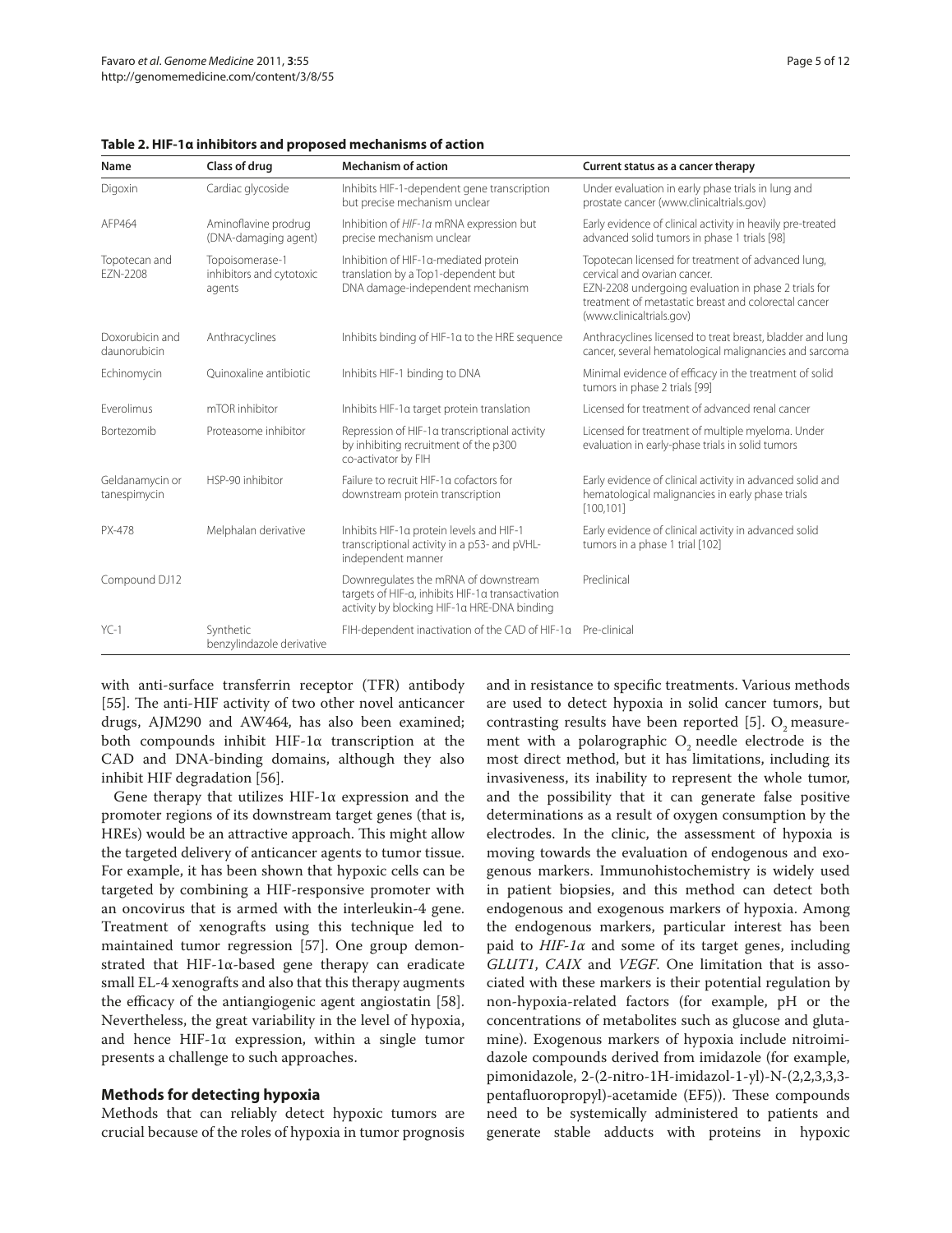conditions; these can be detected by the use of specific antibodies on tumor biopsies. The main limitations of these methods are their invasiveness (they are performed on tumor biopsies), non-representative sampling (the tumor can be very heterogeneous and biopsies can be non-representative of the whole tumor), and the inability to perform multiple evaluations so as to follow changes in tumor oxygenation after treatment [59].

A more recently developed technique for imaging hypoxic tumors that is now being implemented in the clinic is the use of nitroimidazole derivatives in combination with positron emission tomography (PET). Several derivatives of nitroimidazole are now being studied in order to identify the best tracer with high uptake and low toxicity  $[60,61]$ . Among these, <sup>18</sup>F-fluoromisonidazole ( 18F-MISO) is the most extensively studied, and it has an investigational new drug (IND) authorization from the Food and Drug Administration (FDA) as an investigational product for use in humans. Although the 18F-MISO-PET technique is non-invasive and allows the serial imaging of hypoxia, the accumulation of 18F-MISO in hypoxic tumors is relatively low. This results in a low signal-to-noise ratio and hence a poor contrast between hypoxic tumors and surrounding normal tissues (for a detailed review, see [62]).

The imaging of tumor hypoxia by blood oxygen leveldependent magnetic resonance imaging (BOLD MRI) is also being investigated. This modality relies on the detection of paramagnetic deoxyhemoglobin within red blood cells, and does not require administration of exogenous tracers. The main limitations of this technique are the fact that it does not measure tissue  $pO_2$  directly and could be influenced by blood flow, tumor perfusion and other vascular parameters.

In addition to these difficulties, it is becoming clear that assessing one single factor, such as HIF1, does not reflect the complexity of a tumor response to hypoxia, and hence is unlikely to be a reliable marker [3,5]. More comprehensive approaches for the detection and selection of hypoxic tumors for therapy have therefore been investigated.

# **Gene signatures of hypoxia**

The identification by global expression analysis of multiple genes (that is, gene signatures) and pathways that are responsive to hypoxia might overcome most of the limitations of current markers and other detection methods. Such gene expression signatures also have the potential to reflect the complexity of the tumor hypoxia response. They could, therefore, be used to reveal the nature of the hypoxic response to a specific therapy in terms of gene networks and hence improve our understanding of mechanisms of resistance. This would enable not only the identification of prognostic and predictive

markers but also the selection of novel targets for therapeutics.

Several groups have derived hypoxia gene expression profiles that have prognostic significance in breast cancer [47,63-67] (Table 3). For example, Winter *et al.* [47] defined an *in vivo* hypoxia 'metagene' (signature) in head and neck squamous cell carcinomas (HNSCCs) by clustering (that is, by finding) genes whose expression pattern was similar to that of a set of well-known hypoxia-regulated genes, including *CAIX*, *GLUT1* and *VEGF*. The metagene contained 99 genes, several of which were previously described as hypoxia-responsive *in vitro*. These genes included Aldolase A (*ALDOA*), Glyceraldehyde 3-phosphate dehydrogenase (*GAPDH*), Placental growth factor (*PGF*) and *BNIP3* as well as some new genes that could play an important role in the hypoxic response *in vivo,* such as Metaxin 1 (*MTX1*), Breast cancer anti-estrogen resistance 1 (*BCAR1*), Proteasome subunit α type-7 (*PSMA7*) and Solute carrier organic anion transporter family member 1B3 (*SLCO1B3*). This signature proved to be prognostic in independent HNSCC and breast cancer series [47]. Some of these genes are being studied in ongoing follow-up studies. An example is Iron sulfur cluster scaffold homolog (*ISCU*), a gene that was downregulated in the hypoxia signature; this gene was subsequently found to be a target of the hypoxia-regulated *hsa-miR-210* and a good prognostic factor [68].Chi *et al.* [65] analyzed the gene expression profiles of mammary and renal tubular epithelial cells that were exposed to low  $O_2$  levels. They derived a signature called 'epithelial hypoxia signature' that presented coordinated variation in several human cancers. Of particular note, they found that a set of renal tumors could be stratified into two groups, one with high and one with low expression of the hypoxia-response genes. The high-hypoxia-response group included clear-cell renal cell carcinomas, which frequently present high levels of HIF-1α and/or HIF-2α because of the loss of functional pVHL. The signature could also differentiate between low- and high-signature-expression groups in a set of ovarian cancer samples and two different sets of breast cancer samples. In one of the breast cancer sets, Chi *et al.* [65] found a significant association between high expression of the hypoxia signature and mutation in p53, negative estrogen receptor status and high grade tumors. In all of these sample sets, those patients assigned to the high-expression group had the worse prognosis. Finally, Chi *et al.* [65] also showed that the generated signature was an independent predictor of poor prognosis, proving its potential in clinical decisionmaking. Seigneuric *et al.* [67] used the data from Chi *et al.*'s study [65] to distinguish gene signatures in human mammary epithelial cells that are associated with early (1, 3 and 6 hours) hypoxic exposure rather than late (after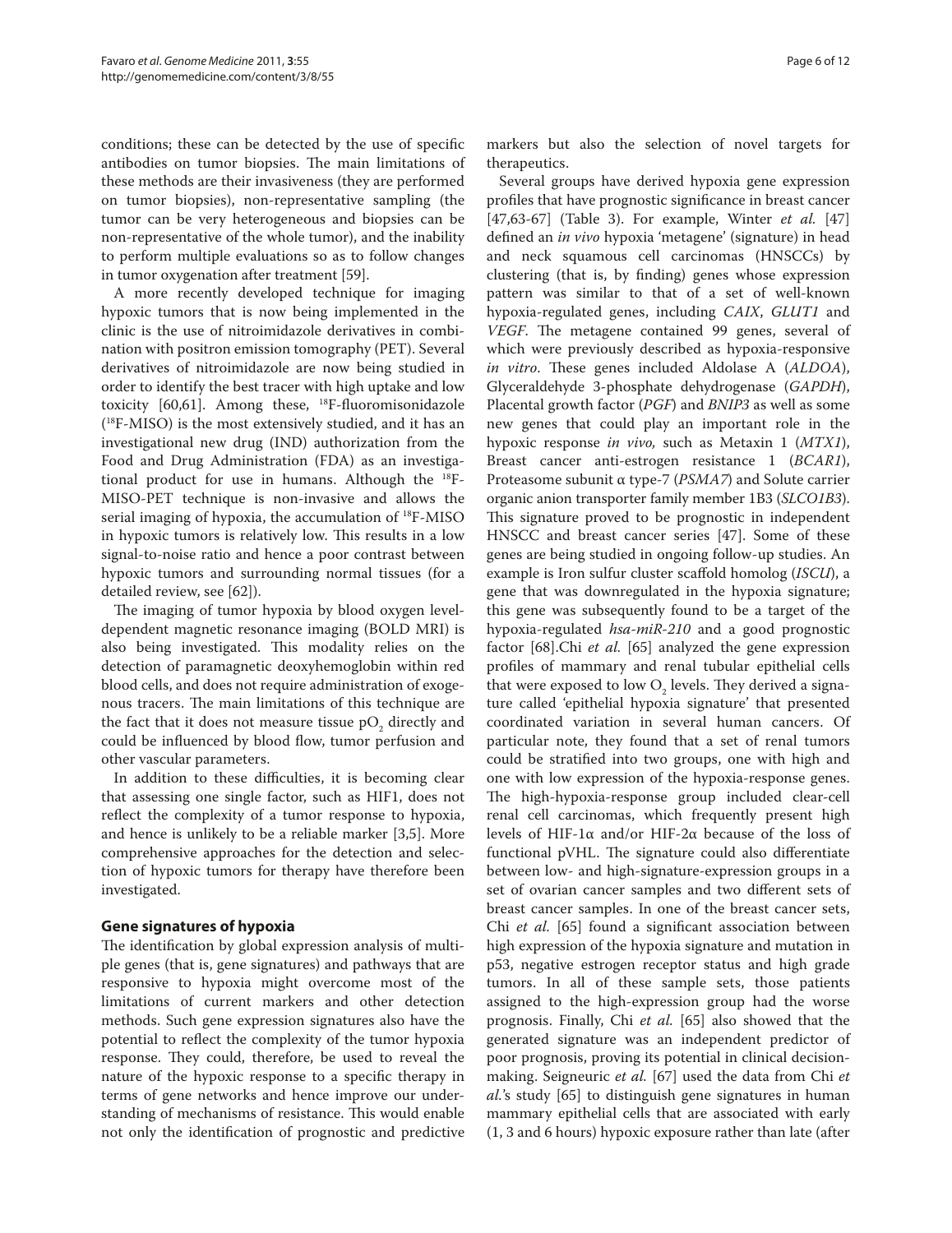| Study                  | Description and size of gene signature                                                    | Hazard ratio (HR)                                                                                                                            | P-value                     |
|------------------------|-------------------------------------------------------------------------------------------|----------------------------------------------------------------------------------------------------------------------------------------------|-----------------------------|
| Chi et al. [65]        | Signature of hypoxia upregulated genes in epithelial cells in vitro: 253 genes            | $MFS$ HR = 2.164<br>Death $HR = 2.387$                                                                                                       | 0.004<br>0.003              |
| Seigneuric et al. [67] | Early signature of hypoxia: 15 genes                                                      | $DSS HR = NR$                                                                                                                                | < 0.05                      |
| Winter et al. [47]     | Signature of hypoxia-related genes in HNSCC: 99 genes                                     | NKI data set:<br>MFS HR $= 2.83$                                                                                                             | < 0.001                     |
| Buffa et al. [63]      | Common signature of hypoxia-related genes in HNSCC and breast cancer<br>in vivo: 51 genes | NKI data set:<br>MSF HR $= 4.15$<br>GSE2034 data set:<br>RFS HR $=$ 3.22<br>GSE3494 data set:<br>$DSS HR = 3.16$                             | 0.002<br>0.001<br>0.042     |
| Buffa et al. [103]     | Reduced common signature of hypoxia-related genes in HNSCC and breast<br>cancer: NK genes | NKI data set:<br>MSF HR = $5.58$ (NK = 3)<br>GSE2034 data set:<br>RFS HR = $4.15$ (NK = 10)<br>GSE3494 data set:<br>$DSS HR = 4.27$ (NK = 2) | < 0.001<br>< 0.001<br>0.006 |

**Table 3. Prognostic hypoxia gene expression signatures in breast cancer**

DSS, disease-specific survival; GSE, genomic special event; MSF, metastasis-free survival; NK, number of genes; NKI, Netherlands Cancer Institute; NR, not reported; RFS, recurrence-free survival.

12 and 24 hours) hypoxic exposure. They showed that only the early-exposure gene signature had significant prognostic power, allowing the stratification of a cohort of patients with breast cancer into two groups: those with low expression of the early hypoxic response signature (better prognosis) and those with high expression of this signature (worse prognosis).

More recently, Buffa *et al.* [63] derived a hypoxia signature that is common to HNSCC and breast cancers. They used a meta-analysis approach to generate a more general and robust signature that might better reflect tumor response to hypoxia *in vivo* and be better suited for clinical use. They showed that a reduced metagene including as few as three genes (*VEGFA*, Solute carrier family 2 member 1 (*SLC2A1*; also known as *GLUT1*) and Phosphoglycerate mutase 1 (*PGAM1*)) had prognostic power similar to that of a large signature in independent breast cancer, HNSCC and lung cancer series. But they also validated a network-based approach that considers multiple hypoxia prototype genes, builds a co-expression network of hypoxia-related genes across clinical series, and then uses the network to generate biologically and clinically relevant hypotheses. For example, Buffa *et al.* [63] showed that genes involved in angiogenesis (*VEGFA*), glucose metabolism (*SLC2A1*, *PGAM1*, Enolase I (*ENOI*), *LDHA*, Triosephosphate isomerase II (*TPII*) and *ALDOA*) and cell cycling (CDKN3) were among those most likely to be over-expressed both in hypoxic HNSCC and hypoxic breast cancers. These genes could all contribute to global survival pathways triggered by hypoxia *in vivo*.

Despite cell-line diversity, the derivation of gene signatures using *in vitro* model systems can be powerful because some of the fundamental processes are conserved and clean experimental design can be easily

applied. Conversely, the *in vivo* tumor system requires consideration of multiple cell types, microenvironmental changes and three-dimensional complexity. Approaches that integrate knowledge of gene function garnered from *in vitro* experiments with the analysis of expression *in vivo* might deliver signatures that better represent the hypoxia response that occurs in cancer.

Gene signatures reflect the hypoxic response at the transcriptional level, which is only part of the story of the overall effect of hypoxia. miRNA signatures are therefore under investigation as post-transcriptional regulators of the hypoxic response.

## **miRNA signatures of hypoxia**

miRNAs are small non-coding RNAs that control gene expression post-transcriptionally by regulating mRNA translation and stability [69,70]. The expression of miRNAs in tumors and normal tissues has been compared, and the differences have been found to affect cellular processes, including proliferation, apoptosis and metabolism, with the miRNAs acting as either oncogenes or tumor suppressors [71,72]. Furthermore, changes in miRNA expression have been associated with clinicopathological features and disease outcome in different tumor types, including breast cancer [73-76].

Several hypoxia-inducible miRNAs have been identified and two studies have focused their attention on breast cancer [77,78]. Kulshreshtha *et al.* [78] compiled a list of miRNAs that were consistently upregulated across a panel of breast and colon cancer cell lines exposed to hypoxia. Moreover, several of the miRNAs that were included in this signature were also overexpressed in breast cancer and other solid tumors, suggesting that hypoxia could be a key factor in miRNA modulation in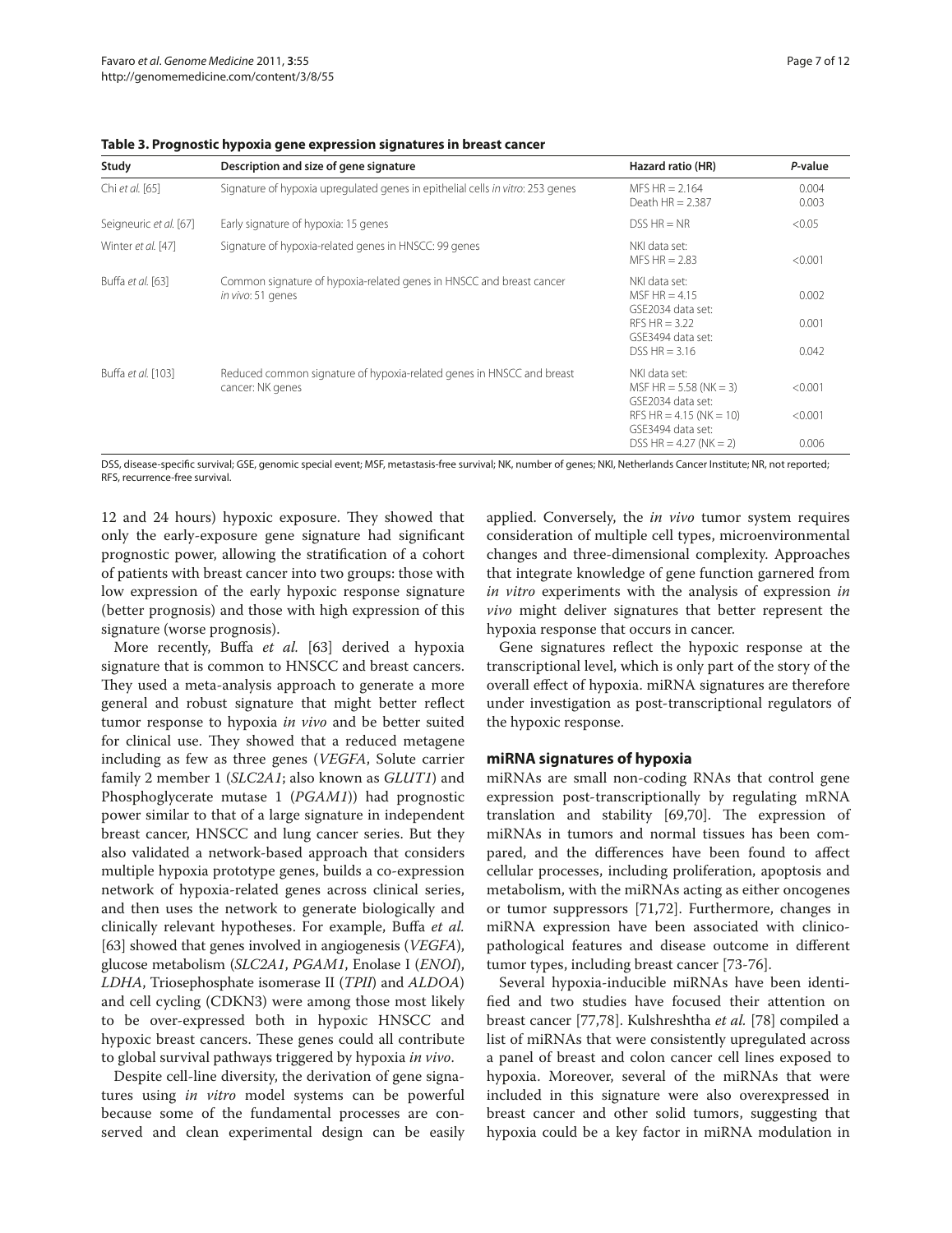

cancer [78]. The study by Camps *et al.* [77] generated a short list of miRNAs that were induced by hypoxia in a breast cancer cell line. The cells were grown under conditions of either normoxia  $(21\% \text{ O}_2)$  or hypoxia  $(1\%$  $O_2$ ) for 16 hours. Among the list of 377 miRNAs analyzed, they found that only four were significantly upregulated in hypoxia, with only three showing a greater than two-fold induction. Among these, *hsa-miR-210* appeared to be the most robustly and consistently upregulated. This miRNA has been validated as a HIF-1 target [77,78] and its expression levels significantly correlated with a hypoxia gene expression signature in breast cancer [47], suggesting that it is also regulated by hypoxia *in vivo.* Furthermore, *hsa-miR-210* expression was prognostic in a study of 210 breast cancers [77].

Great effort is now being directed towards unveiling targets that contribute to tumor aggressiveness. Comparative analysis of hypoxia-regulated miRNAs using gene expression profiles might add valuable information to the interrogation of target-prediction algorithms. Several targets have been investigated to date (Figure 2 and Table 4) showing roles for *hsa-miR-210* in cell-cycle regulation, apoptosis, iron accumulation, the production of reactive oxygen species, cell metabolism, DNA repair, tumor initiation, and the survival, migration and differentiation of endothelial cells (Figure 2) [68,79-87]. Of particular note, our group recently showed the major biological effects of *miR-210* in targeting *ISCU*, all of which are likely to contribute to important phenotypes in cancer. By downregulating *ISCU*, *miR-210* decreases the activity of Kreb's cycle enzymes and mitochondrial function, contributes to an increase in free radical generation in hypoxia, increases cell survival under hypoxia, induces a switch to glycolysis in both normoxia

|  |  |  | Table 4. hsa-miR-210 validated targets |  |
|--|--|--|----------------------------------------|--|
|--|--|--|----------------------------------------|--|

| Gene<br>symbol                | Gene<br>name                                     | Reference(s) |
|-------------------------------|--------------------------------------------------|--------------|
| FFNA3                         | Ephrin-A3                                        | [81, 104]    |
| NPTX1                         | Neuronal pentraxin 1                             | $[104]$      |
| E <sub>2</sub> F <sub>3</sub> | E2F transcription factor 3                       | $[82]$       |
| RAD52                         | Rad52 homolog                                    | [80]         |
| <b>MNT</b>                    | MAX-binding protein                              | $[87]$       |
| HOXA <sub>1</sub>             | Homeobox A1                                      | $[83]$       |
| HOXA9                         | Homeobox A9                                      | $[83]$       |
| <b>FGFRI</b> 1                | Fibroblast growth factor-like 1                  | [83,86]      |
| CASP8P                        | Caspase8-associated protein 2                    | [84]         |
| ACVR1B                        | Activin receptor 1B                              | $[105]$      |
| <b>BDNF</b>                   | Brain-derived neurotrophic factor                | [106]        |
| PTPN1                         | Tyrosine-protein phosphatase non-receptor type 1 | [106]        |
| P4H <sub>B</sub>              | Protein disulphide isomerase                     | [106]        |
| GPD11                         | Glycerol-3-phosphatase dehydrogenase 1-like      | [106]        |
| <b>ISCU</b>                   | Iron sulfur cluster scaffold homolog             | [68, 107]    |
| COX10                         | Cytochrome c oxidase assembly protein            | [108]        |
| <b>SDHD</b>                   | Succinate dehydrogenase complex subunit D        | [85]         |

and hypoxia, and upregulates the iron uptake required for cell growth. Importantly, analysis of more than 900 patients with different tumor types, including breast cancer, showed that the suppression of *ISCU* was correlated with a worse prognosis [68].

Although most studies on miRNAs have focused their attention on *miR-210*, other miRNAs could contribute to the hypoxic response. For example, experimental evidence suggests that *miR-26* and *miR-107* might have roles in cell survival in a low-oxygen environment [78]. A recent study has shown that *miR-495* is robustly upregulated in a subset of a breast cancer stem cell population, both in stabilized cancer cell lines and in primary cells [88], where it promotes colony formation and tumorigenesis. Moreover, *miR-495* is involved in maintenance of the cancer stem cell phenotype, in invasion by suppression of E-cadherin, and in hypoxia resistance through modulation of the REDD1 mTOR pathway.

Finally, the ability to detect miRNAs (for example, *hsamiR-210*) in plasma and urine, as well as in tumor tissues, further increases the clinical potential of these small molecules [89].

Although this young field is undergoing rapid development, there are as yet no signatures that can be used in the clinical setting, but the results show that this area of research has great potential.

## **Conclusions**

Hypoxia occurs in most solid tumors, and has been associated not only with malignant progression and poor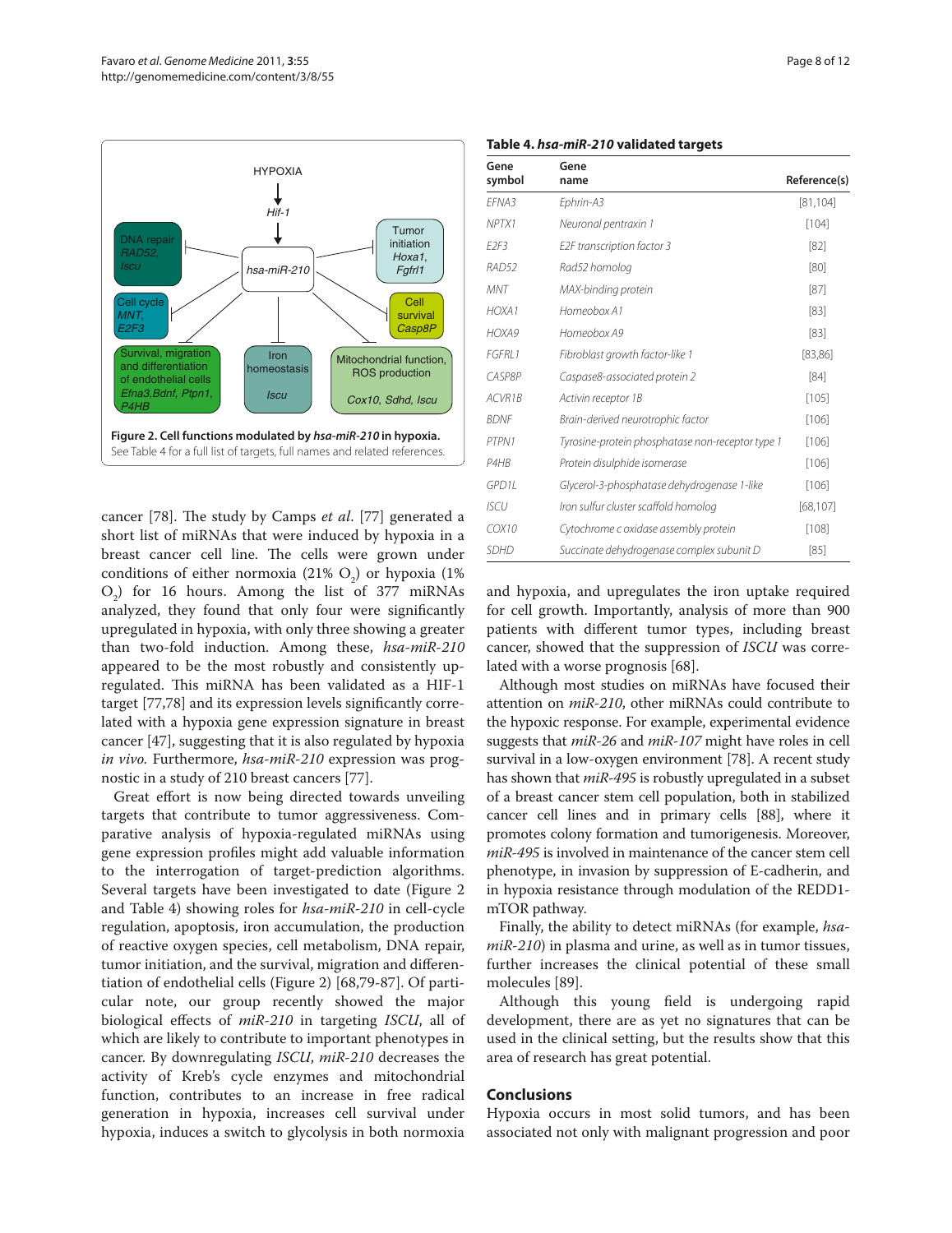prognosis but also with specific resistance to anti-cancer therapies. Many biomarkers have been suggested for hypoxia, but they all have limitations. Furthermore, it is unlikely that a single-gene biomarker will be sufficient to characterize the complexity of a tumor's response to hypoxia.

Several gene and miRNA expression signatures have also been suggested, and these have revealed commonalities and specificities of the hypoxia response in different experimental cancer systems both *in vitro* and *in vivo*. These signatures promise greater prognostic and therapeutic potential than single-gene markers, but the specific interactions between these signatures, the HIF response and responses to treatments remain unclear. A full understanding of these interactions is of paramount importance both when assigning the most beneficial treatment to patients and when designing new therapeutic strategies, such as combined modality treatments and multi-target or multiple-hit strategies. In this respect, the validation, optimization and assessment of these potential biomarkers in prospective clinical studies and randomized trials are increasingly needed to transform them into useful clinical tools.

#### **Abbreviations**

*AldoA*, *Aldolase A*; BNIP3, BCL2/adenovirus E1B 19 kDa protein-interacting protein 3; CAD, carboxy-terminal transactivation domain; CAIX, Carbonic anhydrase 9; CDKN1A, Cyclin-dependent kinase inhibitor 1A; FIH, factor inhibiting HIF; GLUT1, Glucose transporter1; HIF-1α, Hypoxia-inducible factor 1α; HNSCC, head and neck squamous cell carcinoma; HRE, hypoxicresponse element; ISCU, Iron-sulfur cluster scaffold homolog; LDH-5, Lactate dehydrogenase-5; LDHA, Lactate dehydrogenase A; mTOR, mammalian target of rapamycin; miRNA, microRNA; PGAM1, Phosphoglycerate mutase 1; pVHL, von Hippel-Lindau protein; REDD1, Regulated in development and DNA damage responses 1; SLC2A1, Solute carrier family 2 member 1; VEGFA, Vascular endothelial growth factor A.

#### **Competing interests**

The authors declare that they have no competing interests.

#### **Authors' contributions**

EF, SL and FMB conducted a systematic review of the literature and drafted the manuscript. EF and SL prepared the tables and figures. FMB and ALH designed the study and revised the manuscript. All of the authors read and approved the final manuscript.

#### **Acknowledgements**

The authors would like to acknowledge support from GlaxoSmithKline, Cancer Research UK, the Oxford National Institute for Health Research (NIHR) Comprehensive Biomedical Research and Experimental Cancer Medicine Centers, the Breast Cancer Research Foundation, and the EU 6th and 7th Framework Programs.

#### Published: 26 August 2011

#### **References**

- Fyles A, Milosevic M, Hedley D, Pintilie M, Levin W, Manchul L, Hill RP: Tumor hypoxia has independent predictor impact only in patients with nodenegative cervix cancer. *J Clin Oncol* 2002, 20:680-687.
- Hockel M, Schlenger K, Aral B, Mitze M, Schaffer U, Vaupel P: Association between tumor hypoxia and malignant progression in advanced cancer of the uterine cervix. *Cancer Res* 1996, 56:4509-4515.
- 3. Jubb AM, Buffa FM, Harris AL: Assessment of tumour hypoxia for prediction of response to therapy and cancer prognosis. *J Cell Mol Med* 2010, 14:18-29.
- 4. Nordsmark M, Bentzen SM, Rudat V, Brizel D, Lartigau E, Stadler P, Becker A, Adam M, Molls M, Dunst J, Terris DJ, Overgaard J: Prognostic value of tumor oxygenation in 397 head and neck tumors after primary radiation therapy. An international multi-center study. *Radiother Oncol* 2005, 77:18-24.
- 5. Vaupel P, Mayer A: Hypoxia in cancer: significance and impact on clinical outcome. *Cancer Metastasis Rev* 2007, 26:225-239.
- 6. Denko NC, Fontana LA, Hudson KM, Sutphin PD, Raychaudhuri S, Altman R, Giaccia AJ: Investigating hypoxic tumor physiology through gene expression patterns. *Oncogene* 2003, 22:5907-5914.
- 7. Ratcliffe PJ, O'Rourke JF, Maxwell PH, Pugh CW: Oxygen sensing, hypoxiainducible factor-1 and the regulation of mammalian gene expression. *J Exp Biol* 1998, 201:1153-1162.
- 8. Semenza GL: Hypoxia-inducible factor 1: master regulator of O<sub>2</sub> homeostasis. *Curr Opin Genet Dev* 1998, 8:588-594.
- 9. Bertout JA, Patel SA, Simon MC: **The impact of O<sub>2</sub> availability on human** cancer. *Nat Rev Cancer* 2008, 8:967-975.
- 10. Semenza GL: Defining the role of hypoxia-inducible factor 1 in cancer biology and therapeutics. *Oncogene* 2010, 29:625-634.
- 11. Semenza GL, Jiang BH, Leung SW, Passantino R, Concordet JP, Maire P, Giallongo A: Hypoxia response elements in the aldolase A, enolase 1, and lactate dehydrogenase A gene promoters contain essential binding sites for hypoxia-inducible factor 1. *J Biol Chem* 1996, 271:32529-32537.
- 12. Wykoff CC, Beasley NJ, Watson PH, Turner KJ, Pastorek J, Sibtain A, Wilson GD, Turley H, Talks KL, Maxwell PH, Pugh CW, Ratcliffe PJ, Harris AL: Hypoxiainducible expression of tumor-associated carbonic anhydrases. *Cancer Res*  2000, 60:7075-7083.
- 13. Pugh CW, Ratcliffe PJ: Regulation of angiogenesis by hypoxia: role of the HIF system. *Nat Med* 2003, 9:677-684.
- 14. Brennan DJ, Jirstrom K, Kronblad A, Millikan RC, Landberg G, Duffy MJ, Ryden L, Gallagher WM, O'Brien SL: CAIX is an independent prognostic marker in premenopausal breast cancer patients with one to three positive lymph nodes and a putative marker of radiation resistance. *Clin Cancer Res* 2006, 12:6421-6431.
- 15. Chia SK, Wykoff CC, Watson PH, Han C, Leek RD, Pastorek J, Gatter KC, Ratcliffe P, Harris AL: Prognostic significance of a novel hypoxia-regulated marker, carbonic anhydrase IX, in invasive breast carcinoma. *J Clin Oncol* 2001, 19:3660-3668.
- 16. Generali D, Fox SB, Berruti A, Brizzi MP, Campo L, Bonardi S, Wigfield SM, Bruzzi P, Bersiga A, Allevi G, Milani M, Aguggini S, Dogliotti L, Bottini A, Harris AL: Role of carbonic anhydrase IX expression in prediction of the efficacy and outcome of primary epirubicin/tamoxifen therapy for breast cancer. *Endocr Relat Cancer* 2006, 13:921-930.
- 17. Eppenberger U, Kueng W, Schlaeppi JM, Roesel JL, Benz C, Mueller H, Matter A, Zuber M, Luescher K, Litschgi M, Schmitt M, Foekens JA, Eppenberger-Castori S: Markers of tumor angiogenesis and proteolysis independently define high- and low-risk subsets of node-negative breast cancer patients. *J Clin Oncol* 1998, 16:3129-3136.
- 18. Gasparini G, Toi M, Gion M, Verderio P, Dittadi R, Hanatani M, Matsubara I, Vinante O, Bonoldi E, Boracchi P, Gatti C, Suzuki H, Tominaga T: Prognostic significance of vascular endothelial growth factor protein in nodenegative breast carcinoma. *J Natl Cancer Inst* 1997, 89:139-147.
- 19. Linderholm B, Grankvist K, Wilking N, Johansson M, Tavelin B, Henriksson R: Correlation of vascular endothelial growth factor content with recurrences, survival, and first relapse site in primary node-positive breast carcinoma after adjuvant treatment. *J Clin Oncol* 2000, 18:1423-1431.
- 20. Kang SS, Chun YK, Hur MH, Lee HK, Kim YJ, Hong SR, Lee JH, Lee SG, Park YK: Clinical significance of glucose transporter 1 (GLUT1) expression in human breast carcinoma. *Jpn J Cancer Res* 2002, 93:1123-1128.
- 21. Vleugel MM, Greijer AE, Shvarts A, van der Groep P, van Berkel M, Aarbodem Y, van Tinteren H, Harris AL, van Diest PJ, van der Wall E: Differential prognostic impact of hypoxia induced and diffuse HIF-1α expression in invasive breast cancer. *J Clin Pathol* 2005, 58:172-177.
- 22. Giatromanolaki A, Sivridis E, Gatter KC, Turley H, Harris AL, Koukourakis MI: Lactate dehydrogenase 5 (LDH-5) expression in endometrial cancer relates to the activated VEGF/VEGFR2(KDR) pathway and prognosis. *Gynecol Oncol* 2006, 103:912-918.
- 23. Koukourakis MI, Giatromanolaki A, Simopoulos C, Polychronidis A, Sivridis E: Lactate dehydrogenase 5 (LDH5) relates to up-regulated hypoxia inducible factor pathway and metastasis in colorectal cancer. *Clin Exp Metastasis* 2005, 22:25-30.
- 24. Koukourakis MI, Giatromanolaki A, Sivridis E, Bougioukas G, Didilis V, Gatter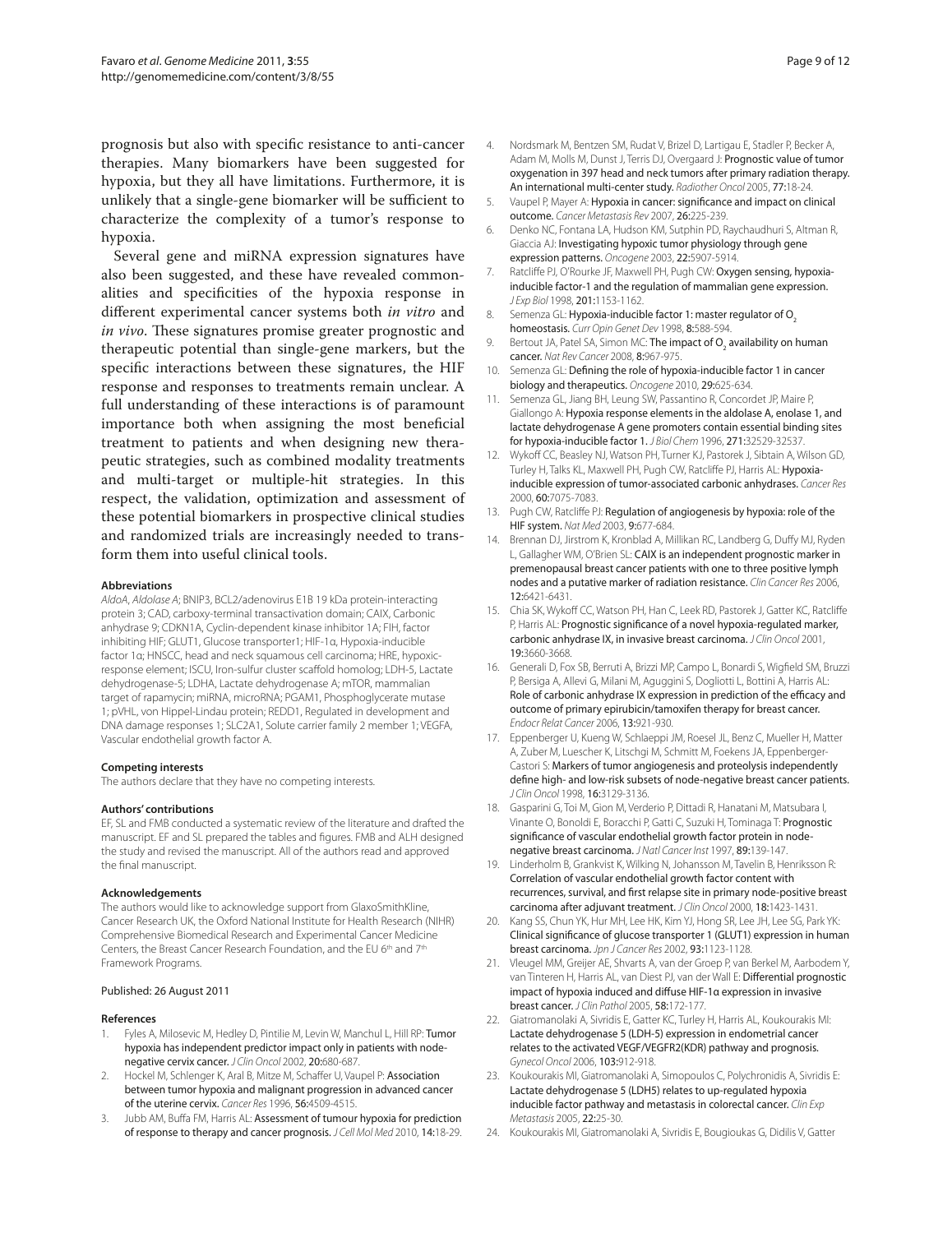KC, Harris AL: Lactate dehydrogenase-5 (LDH-5) overexpression in nonsmall-cell lung cancer tissues is linked to tumour hypoxia, angiogenic factor production and poor prognosis. *Br J Cancer* 2003, 89:877-885.

- 25. Koukourakis MI, Giatromanolaki A, Sivridis E, Gatter KC, Harris AL: Lactate dehydrogenase 5 expression in operable colorectal cancer: strong association with survival and activated vascular endothelial growth factor pathway - a report of the Tumour Angiogenesis Research Group. *J Clin Oncol* 2006, 24:4301-4308.
- 26. Koukourakis MI, Giatromanolaki A, Winter S, Leek R, Sivridis E, Harris AL: Lactate dehydrogenase 5 expression in squamous cell head and neck cancer relates to prognosis following radical or postoperative radiotherapy. *Oncology* 2009, 77:285-292.
- 27. Koukourakis MI, Kontomanolis E, Giatromanolaki A, Sivridis E, Liberis V: Serum and tissue LDH levels in patients with breast/gynaecological cancer and benign diseases. *Gynecol Obstet Invest* 2009, 67:162-168.
- 28. Rademakers SE, Lok J, van der Kogel AJ, Bussink J, Kaanders JH: Metabolic markers in relation to hypoxia; staining patterns and colocalization of pimonidazole, HIF-1α, CAIX, LDH-5, GLUT-1, MCT1 and MCT4. *BMC Cancer* 2011, 11:167.
- 29. Wouters BG, Koritzinsky M: Hypoxia signalling through mTOR and the unfolded protein response in cancer. *Nat Rev Cancer* 2008, 8:851-864.
- 30. Brugarolas J, Lei K, Hurley RL, Manning BD, Reiling JH, Hafen E, Witters LA, Ellisen LW, Kaelin WG Jr: Regulation of mTOR function in response to hypoxia by REDD1 and the TSC1/TSC2 tumor suppressor complex. *Genes Dev* 2004, 18:2893-2904.
- 31. Li Y, Wang Y, Kim E, Beemiller P, Wang CY, Swanson J, You M, Guan KL: Bnip3 mediates the hypoxia-induced inhibition on mammalian target of rapamycin by interacting with Rheb. *J Biol Chem* 2007, 282:35803-35813.
- 32. Land SC, Tee AR: Hypoxia-inducible factor 1α is regulated by the mammalian target of rapamycin (mTOR) via an mTOR signaling motif. *J Biol Chem* 2007, 282:20534-20543.
- 33. Teicher BA: Hypoxia and drug resistance. *Cancer Metastasis Rev* 1994, 13:139-168.
- 34. Wilson WR, Hay MP: Targeting hypoxia in cancer therapy. *Nat Rev Cancer*, 11:393-410.
- 35. Unruh A, Ressel A, Mohamed HG, Johnson RS, Nadrowitz R, Richter E, Katschinski DM, Wenger RH: The hypoxia-inducible factor-1 α is a negative factor for tumor therapy. *Oncogene* 2003, 22:3213-3220.
- 36. Generali D, Berruti A, Brizzi MP, Campo L, Bonardi S, Wigfield S, Bersiga A, Allevi G, Milani M, Aguggini S, Gandolfi V, Dogliotti L, Bottini A, Harris AL, Fox SB: Hypoxia-inducible factor-1α expression predicts a poor response to primary chemoendocrine therapy and disease-free survival in primary human breast cancer. *Clin Cancer Res* 2006, 12:4562-4568.
- 37. Generali D, Buffa FM, Berruti A, Brizzi MP, Campo L, Bonardi S, Bersiga A, Allevi G, Milani M, Aguggini S, Papotti M, Dogliotti L, Bottini A, Harris AL, Fox SB: Phosphorylated ERα, HIF-1α, and MAPK signaling as predictors of primary endocrine treatment response and resistance in patients with breast cancer. *J Clin Oncol* 2009, 27:227-234.
- 38. Span PN, Bussink J, Manders P, Beex LV, Sweep CG: Carbonic anhydrase-9 expression levels and prognosis in human breast cancer: association with treatment outcome. *Br J Cancer* 2003, 89:271-276.
- Sathornsumetee S, Cao Y, Marcello JE, Herndon JE 2nd, McLendon RE, Desjardins A, Friedman HS, Dewhirst MW, Vredenburgh JJ, Rich JN: Tumor angiogenic and hypoxic profiles predict radiographic response and survival in malignant astrocytoma patients treated with bevacizumab and irinotecan. *J Clin Oncol* 2008, 26:271-278.
- 40. Leitzel H, HH, Shrivastava V, Anyanwu U, Ali SM, Koestler W, Fuchs E, Brown-Shimer S, Carney W, Lipton A: Use of pretreatment serum CA9 (carbonic anhydrase 9) to predict PFS and survival in trastuzumab-treated metastatic breast cancer. *J Clin Oncol* 2009, 27:11092.
- 41. Brown RS, Wahl RL: Overexpression of Glut-1 glucose transporter in human breast cancer. An immunohistochemical study. *Cancer* 1993, 72:2979-2985.
- 42. Rastogi S, Banerjee S, Chellappan S, Simon GR: Glut-1 antibodies induce growth arrest and apoptosis in human cancer cell lines. *Cancer Lett* 2007, 257:244-251.
- 43. Foekens JA, Peters HA, Grebenchtchikov N, Look MP, Meijer-van Gelder ME, Geurts-Moespot A, van der Kwast TH, Sweep CG, Klijn JG: High tumor levels of vascular endothelial growth factor predict poor response to systemic therapy in advanced breast cancer. *Cancer Res* 2001, 61:5407-5414.
- 44. Carmeliet P, Jain RK: Principles and mechanisms of vessel normalization for cancer and other angiogenic diseases. *Nat Rev Drug Discov* 2011,

10:417-427.

- 45. Mehta S, Hughes NP, Buffa FM, Li SP, Adams RF, Adwani A, Taylor NJ, Levitt NC, Padhani AR, Makris A, Harris AL: Assessing early therapeutic response to bevacizumab in primary breast cancer using magnetic resonance imaging and gene expression profiles. *J Natl Cancer Inst* 2011, in press.
- 46. Rapisarda A, Hollingshead M, Uranchimeg B, Bonomi CA, Borgel SD, Carter JP, Gehrs B, Raffeld M, Kinders RJ, Parchment R, Anver MR, Shoemaker RH, Melillo G: Increased antitumor activity of bevacizumab in combination with hypoxia inducible factor-1 inhibition. *Mol Cancer Ther* 2009, 8:1867-1877.
- 47. Winter SC, Buffa FM, Silva P, Miller C, Valentine HR, Turley H, Shah KA, Cox GJ, Corbridge RJ, Homer JJ, Musgrove B, Slevin N, Sloan P, Price P, West CM, Harris AL: Relation of a hypoxia metagene derived from head and neck cancer to prognosis of multiple cancers. *Cancer Res* 2007, 67:3441-3449.
- 48. Brown LM, Cowen RL, Debray C, Eustace A, Erler JT, Sheppard FC, Parker CA, Stratford IJ, Williams KJ: Reversing hypoxic cell chemoresistance *in vitro*  using genetic and small molecule approaches targeting hypoxia inducible factor-1. *Mol Pharmacol* 2006, 69:411-418.
- 49. Rapisarda A, Uranchimeg B, Sordet O, Pommier Y, Shoemaker RH, Melillo G: Topoisomerase I-mediated inhibition of hypoxia-inducible factor 1: mechanism and therapeutic implications. *Cancer Res* 2004, 64:1475-1482.
- 50. Rapisarda A, Zalek J, Hollingshead M, Braunschweig T, Uranchimeg B, Bonomi CA, Borgel SD, Carter JP, Hewitt SM, Shoemaker RH, Melillo G: Scheduledependent inhibition of hypoxia-inducible factor-1α protein accumulation, angiogenesis, and tumor growth by topotecan in U251- HRE glioblastoma xenografts. *Cancer Res* 2004, 64:6845-6848.
- 51. Mackay H, Hedley D, Major P, Townsley C, Mackenzie M, Vincent M, Degendorfer P, Tsao MS, Nicklee T, Birle D, Wright J, Siu L, Moore M, Oza A: A phase II trial with pharmacodynamic endpoints of the proteasome inhibitor bortezomib in patients with metastatic colorectal cancer. *Clin Cancer Res* 2005, 11:5526-5533.
- 52. Koh MY, Spivak-Kroizman T, Venturini S, Welsh S, Williams RR, Kirkpatrick DL, Powis G: Molecular mechanisms for the activity of PX-478, an antitumor inhibitor of the hypoxia-inducible factor-1α. *Mol Cancer Ther* 2008, 7:90-100.
- 53. Li SH, Shin DH, Chun YS, Lee MK, Kim MS, Park JW; A novel mode of action of YC-1 in HIF inhibition: stimulation of FIH-dependent p300 dissociation from HIF-1α. *Mol Cancer Ther* 2008, 7:3729-3738.
- 54. Jones DT, Harris AL: Identification of novel small-molecule inhibitors of hypoxia-inducible factor-1 transactivation and DNA binding. *Mol Cancer Ther* 2006, 5:2193-2202.
- 55. Jones DT, Pugh CW, Wigfield S, Stevens MF, Harris AL: Novel thioredoxin inhibitors paradoxically increase hypoxia-inducible factor-alpha expression but decrease functional transcriptional activity, DNA binding, and degradation. *Clin Cancer Res* 2006, 12:5384-5394.
- 56. Jones DT, Trowbridge IS, Harris AL: Effects of transferrin receptor blockade on cancer cell proliferation and hypoxia-inducible factor function and their differential regulation by ascorbate. *Cancer Res* 2006, 66:2749-2756.
- 57. Post DE, Sandberg EM, Kyle MM, Devi NS, Brat DJ, Xu Z, Tighiouart M, Van Meir EG: Targeted cancer gene therapy using a hypoxia inducible factor dependent oncolytic adenovirus armed with interleukin-4. *Cancer Res*  2007, 67:6872-6881.
- 58. Sun X, Vale M, Jiang X, Gupta R, Krissansen GW: Antisense HIF-1α prevents acquired tumor resistance to angiostatin gene therapy. *Cancer Gene Ther*  2010, 17:532-540.
- 59. Tatum JL, Kelloff GJ, Gillies RJ, Arbeit JM, Brown JM, Chao KS, Chapman JD, Eckelman WC, Fyles AW, Giaccia AJ, Hill RP, Koch CJ, Krishna MC, Krohn KA, Lewis JS, Mason RP, Melillo G, Padhani AR, Powis G, Rajendran JG, Reba R, Robinson SP, Semenza GL, Swartz HM, Vaupel P, Yang D, Croft B, Hoffman J, Liu G, Stone H, *et al.*: Hypoxia: importance in tumor biology, noninvasive measurement by imaging, and value of its measurement in the management of cancer therapy. *Int J Radiat Biol* 2006, 82:699-757.
- 60. Postema EJ, McEwan AJ, Riauka TA, Kumar P, Richmond DA, Abrams DN, Wiebe LI: Initial results of hypoxia imaging using 1-alpha-D: -(5-deoxy-5- [18F]-fluoroarabinofuranosyl)-2-nitroimidazole (18F-FAZA). *Eur J Nucl Med Mol Imaging* 2009, 36:1565-1573.
- 61. van Loon J, Janssen MH, Ollers M, Aerts HJ, Dubois L, Hochstenbag M, Dingemans AM, Lalisang R, Brans B, Windhorst B, van Dongen GA, Kolb H, Zhang J, De Ruysscher D, Lambin P: PET imaging of hypoxia using [18F] HX4: a phase I trial. *Eur J Nucl Med Mol Imaging* 2010, 37:1663-1668.
- 62. Chitneni SK, Palmer GM, Zalutsky MR, Dewhirst MW: Molecular imaging of hypoxia. *J Nucl Med* 2011, 52:165-168.
- 63. Buffa FM, Harris AL, West CM, Miller CJ: Large meta-analysis of multiple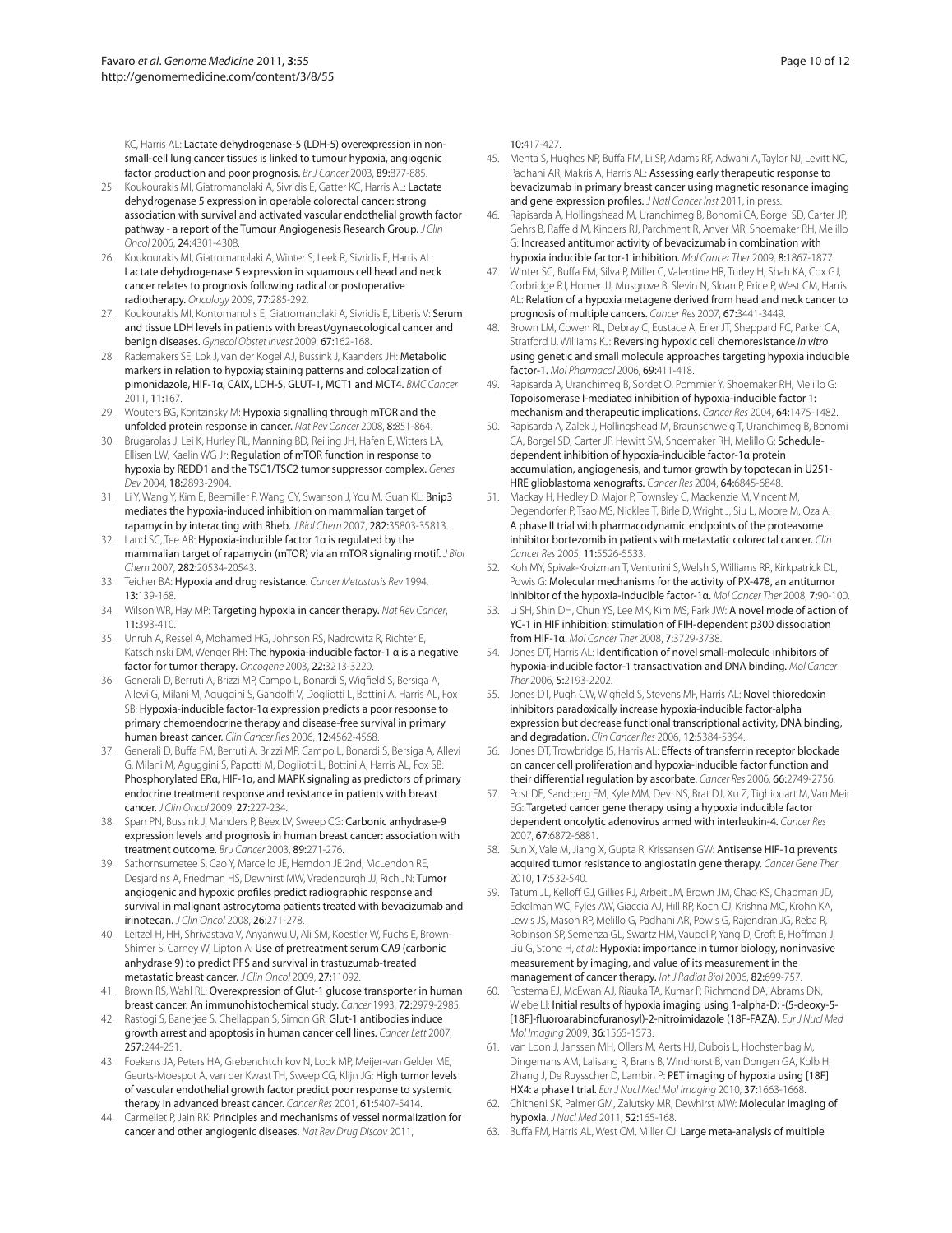cancers reveals a common, compact and highly prognostic hypoxia metagene. *Br J Cancer* 2010, 102:428-435.

- 64. Chen JL, Lucas JE, Schroeder T, Mori S, Wu J, Nevins J, Dewhirst M, West M, Chi JT: The genomic analysis of lactic acidosis and acidosis response in human cancers. *PLoS Genet* 2008, 4:e1000293.
- 65. Chi JT, Wang Z, Nuyten DS, Rodriguez EH, Schaner ME, Salim A, Wang Y, Kristensen GB, Helland A, Borresen-Dale AL, Giaccia A, Longaker MT, Hastie T, Yang GP, van de Vijver MJ, Brown PO: Gene expression programs in response to hypoxia: cell type specificity and prognostic significance in human cancers. *PLoS Med* 2006, 3:e47.
- 66. Nuyten DS, Kreike B, Hart AA, Chi JT, Sneddon JB, Wessels LF, Peterse HJ, Bartelink H, Brown PO, Chang HY, van de Vijver MJ: Predicting a local recurrence after breast-conserving therapy by gene expression profiling. *Breast Cancer Res* 2006, 8:R62.
- 67. Seigneuric R, Starmans MH, Fung G, Krishnapuram B, Nuyten DS, van Erk A, Magagnin MG, Rouschop KM, Krishnan S, Rao RB, Evelo CT, Begg AC, Wouters BG, Lambin P: Impact of supervised gene signatures of early hypoxia on patient survival. *Radiother Oncol* 2007, 83:374-382.
- 68. Favaro E, Ramachandran A, McCormick R, Gee H, Blancher C, Crosby M, Devlin C, Blick C, Buffa F, Li JL, Vojnovic B, Pires das Neves R, Glazer P, Iborra F, Ivan M, Ragoussis J, Harris AL: MicroRNA-210 regulates mitochondrial free radical response to hypoxia and Krebs cycle in cancer cells by targeting iron sulfur cluster protein ISCU. *PLoS One* 2010, 5:e10345.
- 69. Bartel DP: MicroRNAs: target recognition and regulatory functions. *Cell*  2009, 136:215-233.
- 70. Filipowicz W, Bhattacharyya SN, Sonenberg N: Mechanisms of posttranscriptional regulation by microRNAs: are the answers in sight? *Nat Rev Genet* 2008, 9:102-114.
- 71. Ambros V: The functions of animal microRNAs. *Nature* 2004, 431:350-355.
- 72. Ventura A, Jacks T: MicroRNAs and cancer: short RNAs go a long way. *Cell*  2009, 136:586-591.
- 73. Buffa FM, Camps C, Winchester L, Snell CE, Gee HE, Sheldon H, Taylor M, Harris AL, Ragoussis J: microRNA associated progression pathways and potential therapeutic targets identified by integrated mRNA and microRNA expression profiling in breast cancer. *Cancer Res* 2011. doi: 10.1158/0008- 5472 CAN-11-0489
- 74. Foekens JA, Sieuwerts AM, Smid M, Look MP, de Weerd V, Boersma AW, Klijn JG, Wiemer EA, Martens JW: Four miRNAs associated with aggressiveness of lymph node-negative, estrogen receptor-positive human breast cancer. *Proc Natl Acad Sci U S A* 2008, 105:13021-13026.
- 75. Iorio MV, Casalini P, Tagliabue E, Menard S, Croce CM: MicroRNA profiling as a tool to understand prognosis, therapy response and resistance in breast cancer. *Eur J Cancer* 2008, 44:2753-2759.
- 76. Iorio MV, Ferracin M, Liu CG, Veronese A, Spizzo R, Sabbioni S, Magri E, Pedriali M, Fabbri M, Campiglio M, Menard S, Palazzo JP, Rosenberg A, Musiani P, Volinia S, Nenci I, Calin GA, Querzoli P, Negrini M, Croce CM: MicroRNA gene expression deregulation in human breast cancer. *Cancer Res* 2005, 65:7065-7070.
- 77. Camps C, Buffa FM, Colella S, Moore J, Sotiriou C, Sheldon H, Harris AL, Gleadle JM, Ragoussis J: hsa-miR-210 Is induced by hypoxia and is an independent prognostic factor in breast cancer. *Clin Cancer Res* 2008, 14:1340-1348.
- 78. Kulshreshtha R, Ferracin M, Wojcik SE, Garzon R, Alder H, Agosto-Perez FJ, Davuluri R, Liu CG, Croce CM, Negrini M, Calin GA, Ivan M: A microRNA signature of hypoxia. *Mol Cell Biol* 2007, 27:1859-1867.
- 79. Chan SY, Loscalzo J: MicroRNA-210: a unique and pleiotropic hypoxamir. *Cell Cycle* 2010, 9:1072-1083.
- 80. Crosby ME, Kulshreshtha R, Ivan M, Glazer PM: MicroRNA regulation of DNA repair gene expression in hypoxic stress. *Cancer Res* 2009, 69:1221-1229.
- 81. Fasanaro P, D'Alessandra Y, Di Stefano V, Melchionna R, Romani S, Pompilio G, Capogrossi MC, Martelli F: MicroRNA-210 modulates endothelial cell response to hypoxia and inhibits the receptor tyrosine kinase ligand Ephrin-A3. *J Biol Chem* 2008, 283:15878-15883.
- 82. Giannakakis A, Sandaltzopoulos R, Greshock J, Liang S, Huang J, Hasegawa K, Li C, O'Brien-Jenkins A, Katsaros D, Weber BL, Simon C, Coukos G, Zhang L: miR-210 links hypoxia with cell cycle regulation and is deleted in human epithelial ovarian cancer. *Cancer Biol Ther* 2008, 7:255-264.
- 83. Huang X, Ding L, Bennewith KL, Tong RT, Welford SM, Ang KK, Story M, Le QT, Giaccia AJ: Hypoxia-inducible mir-210 regulates normoxic gene expression involved in tumor initiation. *Mol Cell* 2009, 35:856-867.
- 84. Kim HW, Haider HK, Jiang S, Ashraf M: Ischemic preconditioning augments

#### survival of stem cells via miR-210 expression by targeting caspase-8 associated protein 2. *J Biol Chem* 2009, 284:33161-33168.

- 85. Puissegur MP, Mazure NM, Bertero T, Pradelli L, Grosso S, Robbe-Sermesant K, Maurin T, Lebrigand K, Cardinaud B, Hofman V, Fourre S, Magnone V, Ricci JE, Pouyssegur J, Gounon P, Hofman P, Barbry P, Mari B: miR-210 is overexpressed in late stages of lung cancer and mediates mitochondrial alterations associated with modulation of HIF-1 activity. *Cell Death Differ*  2010, 18:465-478.
- 86. Tsuchiya S, Fujiwara T, Sato F, Shimada Y, Tanaka E, Sakai Y, Shimizu K, Tsujimoto G: MicroRNA-210 regulates cancer cell proliferation through targeting fibroblast growth factor receptor-like 1 (FGFRL1). *J Biol Chem*  2010, 286:420-428.
- 87. Zhang Z, Sun H, Dai H, Walsh RM, Imakura M, Schelter J, Burchard J, Dai X, Chang AN, Diaz RL, Marszalek JR, Bartz SR, Carleton M, Cleary MA, Linsley PS, Grandori C: MicroRNA miR-210 modulates cellular response to hypoxia through the MYC antagonist MNT. *Cell Cycle* 2009, 8:2756-2768.
- 88. Hwang-Verslues WW, Chang PH, Wei PC, Yang CY, Huang CK, Kuo WH, Shew JY, Chang KJ, Lee EY, Lee WH: miR-495 is upregulated by E12/E47 in breast cancer stem cells, and promotes oncogenesis and hypoxia resistance via downregulation of E-cadherin and REDD1. *Oncogene* 2011, 30:2463-2474.
- 89. Lawrie CH, Gal S, Dunlop HM, Pushkaran B, Liggins AP, Pulford K, Banham AH, Pezzella F, Boultwood J, Wainscoat JS, Hatton CS, Harris AL: Detection of elevated levels of tumour-associated microRNAs in serum of patients with diffuse large B-cell lymphoma. *Br J Haematol* 2008, 141:672-675.
- 90. Schindl M, Schoppmann SF, Samonigg H, Hausmaninger H, Kwasny W, Gnant M, Jakesz R, Kubista E, Birner P, Oberhuber G: Overexpression of hypoxiainducible factor 1α is associated with an unfavorable prognosis in lymph node-positive breast cancer. *Clin Cancer Res* 2002, 8:1831-1837.
- 91. Trastour C, Benizri E, Ettore F, Ramaioli A, Chamorey E, Pouyssegur J, Berra E: HIF-1α and CAIX staining in invasive breast carcinomas: prognosis and treatment outcome. *Int J Cancer* 2007, 120:1451-1458.
- 92. Bos R, van der Groep P, Greijer AE, Shvarts A, Meijer S, Pinedo HM, Semenza GL, van Diest PJ, van der Wall E: Levels of hypoxia-inducible factor-1α independently predict prognosis in patients with lymph node negative breast carcinoma. *Cancer* 2003, 97:1573-1581.
- 93. Gruber G, Greiner RH, Hlushchuk R, Aebersold DM, Altermatt HJ, Berclaz G, Djonov V: Hypoxia-inducible factor 1α in high-risk breast cancer: an independent prognostic parameter? *Breast Cancer Res* 2004, 6:R191-198.
- 94. Yamamoto Y, Ibusuki M, Okumura Y, Kawasoe T, Kai K, Iyama K, Iwase H: Hypoxia-inducible factor 1α is closely linked to an aggressive phenotype in breast cancer. *Breast Cancer Res Treat* 2008, 110:465-475.
- 95. Schoppmann SF, Fenzl A, Schindl M, Bachleitner-Hofmann T, Nagy K, Gnant M, Horvat R, Jakesz R, Birner P: Hypoxia inducible factor-1α correlates with VEGF-C expression and lymphangiogenesis in breast cancer. *Breast Cancer Res Treat* 2006, 99:135-141.
- Dales JP, Garcia S, Meunier-Carpentier S, Andrac-Meyer L, Haddad O, Lavaut MN, Allasia C, Bonnier P, Charpin C: Overexpression of hypoxia-inducible factor HIF-1α predicts early relapse in breast cancer: retrospective study in a series of 745 patients. *Int J Cancer* 2005, 116:734-739.
- 97. Helczynska K, Larsson AM, Holmquist Mengelbier L, Bridges E, Fredlund E, Borgquist S, Landberg G, Pahlman S, Jirstrom K: Hypoxia-inducible factor-2α correlates to distant recurrence and poor outcome in invasive breast cancer. *Cancer Res* 2008, 68:9212-9220.
- 98. Massard C, Gomez-Roca CA, Bahleda R, Nguyen VDh B, Besse-Hammer T, Awada A, Soria J: Phase I accelerated dose-escalating safety and pharmacokinetic (PK) study of aryl-hydrocarbon receptor-mediated aminoflavone prodrug AFP464 in advanced solid tumors. *J Clin Oncol* 2010, 28 (S15 suppl):abstract 2561.
- 99. Marshall ME, Wolf MK, Crawford ED, Taylor S, Blumenstein B, Flanigan R, Meyers FJ, Hynes HE, Barlogie B, Eisenberger M: Phase II trial of echinomycin for the treatment of advanced renal cell carcinoma. A Southwest Oncology Group study. *Invest New Drugs* 1993, 11:207-209.
- 100. Erlichman C, Toft D, Reid J, Goetz M, Ames M, Mandrekar S, Ajei A, McCollum A, Ivy P: A phase I trial of 17-allylamino-geldanamycin (17AAG) in patients with advanced cancer. *J Clin Oncol* 2004, 22 (14S suppl):abstract 3030.
- 101. Vaishampayan UN, Sausville E, Heilbrun LK, Quinn M, Burger A, Ivy P, Li J, Heath E, Lorusso P: Phase I trial of oral sorafenib (B) and intravenous 17-allyl-amino-geldanamycin (A) in advanced malignancies: safety and efficacy in metastatic renal cancer (RCC). In *2008 Genitourinary Cancers Symposium, San Francisco, Abstract and Poster Presentation: abstract 368*.
- 102. Tibes R, Falchook G, Von Hoff DD, Weiss GJ, Iyengar T, Kurzrock R, Pestano L,